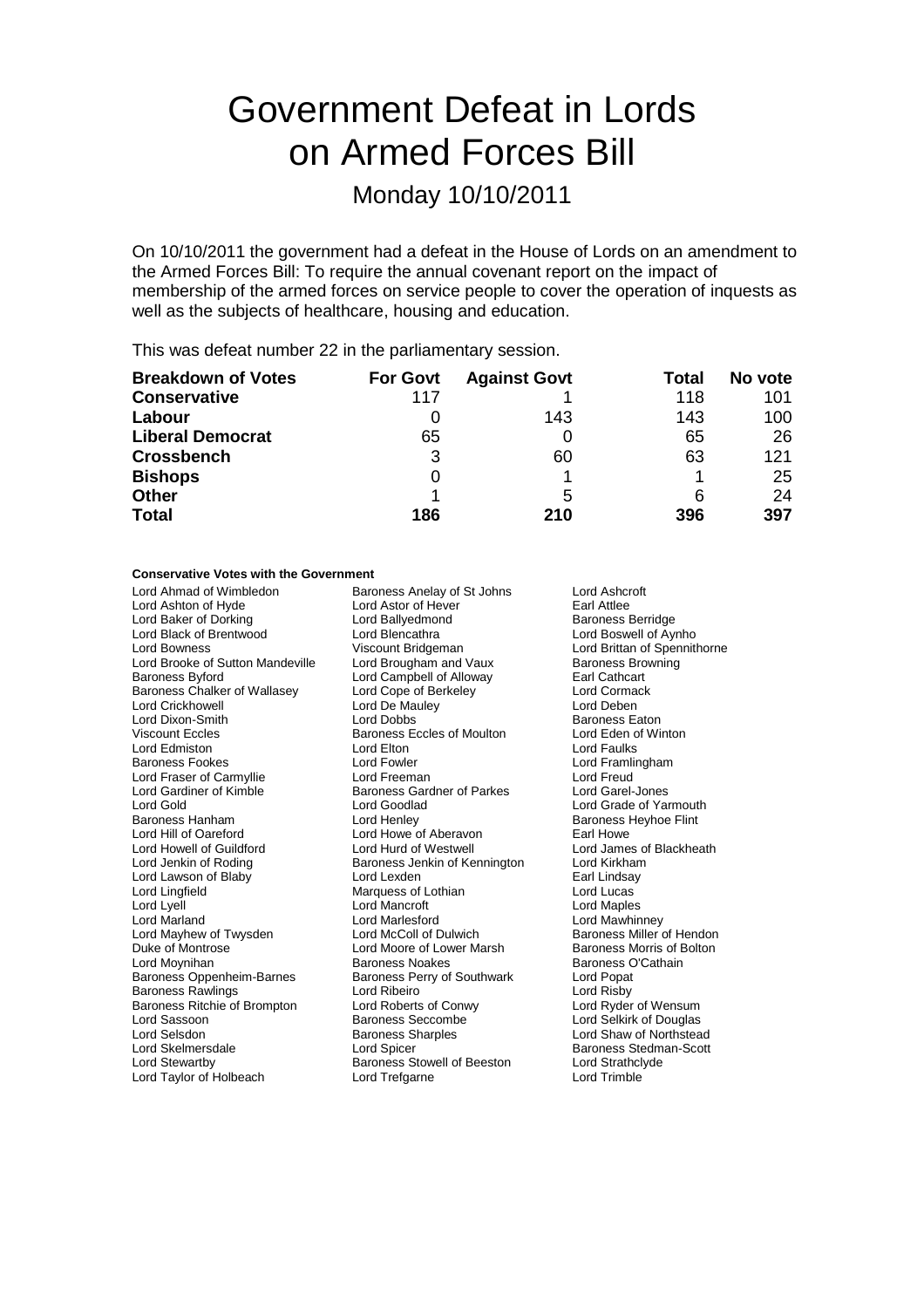Lord True **Communist Communist Communist Communist Communist Communist Communist Communist Communist Communist Communist Communist Communist Communist Communist Communist Communist Communist Communist Communist Communist C** Viscount Ullswater Baroness Verma Lord Waddington Lord Wasserman

Baroness Wheatcroft **Baroness Wilcox** Baroness Wilcox Viscount Younger of Leckie

**Conservative Votes against the Government** Lord Swinfen

#### **Labour Votes with the Government**

## **Labour Votes against the Government**

Baroness Andrews **Baroness Armstrong of Hill Top**<br>Baroness Bakewell **Baroness** Lord Barnett Baroness Bakewell **Lord Baroness Bakewell** Lord Baroness Billingham **Lord Bassam of Brighton**<br>
Lord Berkeley **Baroness Billingham** Lord Bilston Lord Borrie **Lord Brooke of Alverthorpe** Lord Brookman<br>
Lord Browne **Lord Clark of Windermere** Lord Clarke of Hampstead Lord Browne **Lord Clark of Windermere** Lord Clarke of Hampster Clark of Windermere Lord Clarke of Hampstead Clarke of Hampstead Lord Clarke of Hampstead Lord Clarke of Hampstead Lord Clarke of Hampstead Lord Collins of Hig Lord Clinton-Davis Lord Collins of Highbury<br>
Baroness Crawley Lord Davies of Coity Baroness Dean of Thornton-le-Fylde Baroness Donaghy<br>Baroness Drake Lord Evans of Temple Guiting Lord Evans of Watford Baroness Farrington of Ribbleton Lord Faulkner of Worcester The Lord Filkin<br>Lord Foulkes of Cumnock Lord Baroness Gale Lord Foulkes of Cumnock<br>
Lord Giddens<br>
Lord Glasman Lord Giddens **Collact Communist Condition**<br>Baroness Goudie **Baroness Gould of Potternewton** Lord Grenfell Baroness Goudie Baroness Gould of Potternewton<br>
Lord Grocott Creative Baroness Gould of Potternewton Lord Grocott Lord Grocott Lord Grocott Lord Grocott Lord Grocott Lord Harris Cord Harris of Haringey<br>
Lord Harris on Lord Harris Lord Harris Cord Harris Cord Harris of Harris Cord Harris Cord Harris Cord Harris C Lord Haworth **Baroness Hayter of Kentish Town** Baroness Henrich Baroness Healy Baroness Healy Baroness Hilton of Equardon Baroness Henig<br>Baroness Henig Baroness Hilton of Eggardon<br>Baroness Hollis of Heigham<br>Lord Howarth of Newport Baroness Hollis of Heigham Lord Howarth of Newport Baroness Howells of St Davids<br>Lord Hoyle Cord Hughes of Stretford Lord Hughes of Woodside Lord Hoyle **Baroness Hughes of Stretford**<br>
Lord Irvine of Lairq<br>
Lord Janner of Braunstone Lord Irvine of Lairg **Lord Lord Janner of Braunstone** Baroness Jay of Paddington<br>
Lord Jones **Baroness Jones of Whitchurch** Lord Jordan Baroness Kennedy of The Shaws Lord Kennedy of Southwark Baroness King of Bow<br>
Lord Kinnock Baroness Kinnock of Holyhead Lord Knight of Weymouth Lord Kinnock **Example Baroness Kinnock of Holyhead** Lord Knight Lord Conditional Lord Conditional Lord Lipsev<br>
Lord Lea of Crondall **Conditional Lord Lipsev** Lord Lea of Crondall **Lord Liddle**<br> **Baroness Lister of Burtersett** 
Lord Lympne Baroness Lister of Burtersett Lord Lympne Lord Macdonald of Tradeston<br>Lord MacKenzie of Culkein Lord Mackenzie of Framwellgate Baroness Massey of Darwen Lord MacKenzie of Culkein Lord Mackenzie of Framwellgate<br>Lord Maxton Lord McAvoy<br>Baroness McDonagh Cord McFall of Alcluith Lord Maxton Lord McAvoy Lord McAvoy Lord McConnell of Glenscorrodale<br>
Baroness McDonagh Lord McFall of Alcluith Baroness McIntosh of Hudnall Lord McKenzie of Luton Lord Mitchell Lord Menks<br>Lord Moonie Cord Moncess Morgan of Huyton Baroness Morris of Yardley Lord Moonie **Baroness Morgan of Huyton** Baroness Morris of Yardley<br>
Lord Morris of Aberavon **Baroness Morris of Manchester** Lord Morris of Handsworth Lord Morris of Aberavon<br>
Lord Morris of Manchester<br>
Lord Moon Lord Patel of Blackburn Lord Patel of Bradford Lord Pendry Baroness Pitkeathley **Baroness Prosser Baroness Baroness Quin**<br>
Lord Reid of Cardowan Baroness Rendell of Babergh Lord Richard Lord Reid of Cardowan Baroness Rendell of Babergh Lord Research Lord Rendell of Babergh Lord Rosser **Lord Rowlands** Baroness Royall of Blaisdon<br>
Lord Sawyer Lord Sheldon<br>
Lord Sawyer **Baroness Sherlock** Lord Sawyer Lord Sheldon Baroness Sherlock<br>Communist Communist Control Baroness Smith of Basildon Lord Shape Viscount Simon **Baroness Smith of Basildon** Lord Snape<br>
Lord Soley **Lord Stevenson of Balmacara** Lord Stone of Blackheath Lord Soley<br>
Lord Stevenson of Balmacara Lord Stone of Blackheath<br>
Lord Sugar Baroness Taylor of Bolton Lord Taylor of Blackburn Lord Temple-Morris Baroness Thornton Lord Tomlinson Lord Touhig Lord Triesman Lord Tunnicliffe Baroness Turner of Camden Baroness Wall of New Barnet Lord Warner Baroness Warwick of Undercliffe Lord Wedderburn of Charlton Lord West of Spithead<br>Baroness Wheeler Baroness Whitaker Lord Whitty er Baroness Wheeler Baroness Whitaker Lord Whitt<br>Baroness Wilkins Lord Williams of Elvel Lord Wills Baroness Wilkins **Communist Communist Communist Communist Communist Communist Communist Communist Communist Communist Communist Communist Communist Communist Communist Communist Communist Communist Communist Communist Comm** 

Lord Adonis **Lord Ahmed** Lord Ahmed Lord Anderson of Swansea<br>
Baroness Andrews **Baroness Armstrong of Hill Top** Lord Bach Baroness Billingham Lord Davies of Coity<br>
Baroness Donaghy<br>
Lord Donoughue<br>
Lord Donoughue **Lord Evans of Temple Guiting Lord Evans Lord Evans Cord Filkin**<br>
Lord Faulkner of Worcester Lord Filkin Lord Hart of Chilton Lord Haskel<br>
Baroness Hayter of Kentish Town Baroness Healy of Primrose Hill Lord Jones Baroness Jones of Whitchurch Lord Jordan Lord McFall of Alcluith Baroness McIntosh of Hudnall<br>
Lord Mitchell Cord Monks Lord Noon<br>
Lord Noon Lord O'Neill of Clackmannan<br>
Lord Pandry Baroness Taylor of Bolton **Lord Taylor of Bolton Lord Taylor of B**<br>Baroness Thornton **Lord Tomlinson** Baroness Worthington

## **Liberal Democrat Votes with the Government**<br>Lord Addington Lord Alderdice

Lord Bradshaw Baroness Brinton<br>
Lord Clement-Jones Cord Dholakia Lord Clement-Jones Lord Dholakia Baroness Doocey Baroness Falkner of Margravine Lord Fearn Baroness Garness Garden Baroness Garden Baroness Garden Baroness Gar<br>
Lord German Baroness Corporation Baroness Corporation Corporation Corporation Baroness Careaves Lord German Lord Goodhart Lord Greaves<br>
Baroness Hammen Baroness Harris of Richmond Lord Hussain Baroness Hamwee<br>Baroness Hussein-Ece Baroness Jolly<br>Baroness Jolly

Lord Addington Lord Alderdice Lord Avebury<br>
Baroness Barker Baroness Benjamin Baroness Borress Borress Borress Borress Borress Borress Borress Borress Bor

Baroness Bonham-Carter of Yarnbury<br>Lord Chidgey<br>Baroness Doocey Lord Kirkwood of Kirkhope